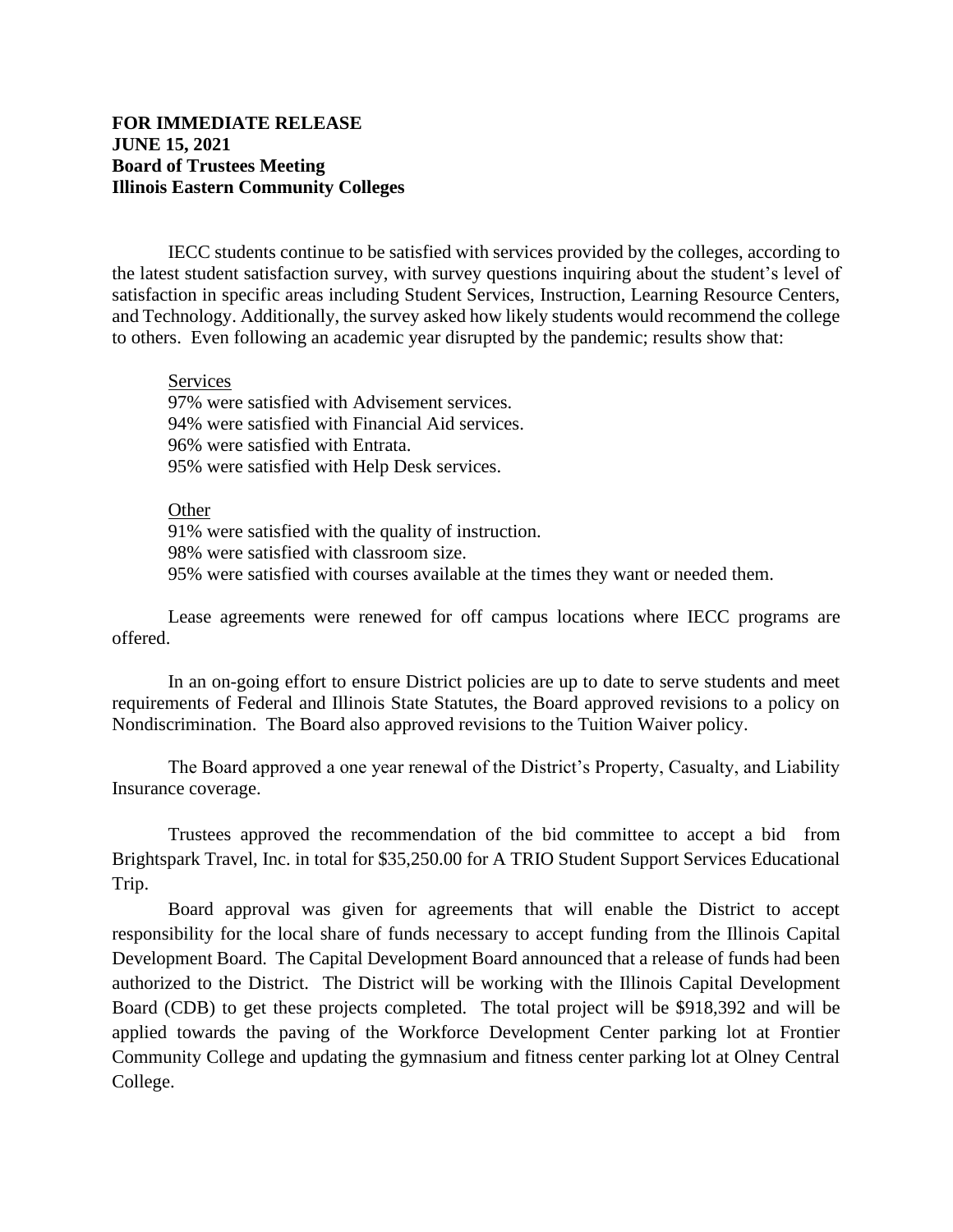Affiliation clinical agreements were approved with  $R \& T$  Physical Therapy, Wabash General Hospital, Fairfield Memorial Hospital, Clay County Hospital, Rehab for Life, Joyner Therapy Services, Renewal Rehab, Deaconess Gibson General Hospital, and Progressive Health of Indiana.

A resolution was adopted authorizing the permanent transfer of approximately \$150,000 in interest earned in the Working Cash Fund to the General Fund.

A resolution was adopted authorizing inter-fund loans during the 2022 fiscal year, with the loans to be repaid to the original fund within one year.

Trustees approved a Resolution that sets forth the fiscal year beginning July 1, 2021, dates for publication of the notice of a public hearing on the budget, established a date by which a tentative budget will be available for public inspection, established a public hearing on the budget for July 20 at Olney Central College, and states that the budget will be adopted by the Board on July 20, 2021, following the hearing. The tentative budget will be available for public inspection at the District Business Office, 233 East Chestnut Street, Olney, on or after June 16, 2021.

Trustees reviewed and approved the tentative budget which is based on information available at the time of publication. The District administration will continue to monitor activity, discuss plans, and refine the budget over the next month. Any changes made to the tentative budget will be reviewed with the Board at the July  $20<sup>th</sup>$  public hearing prior to final adoption.

A resolution was adopted to authorize certain expenditures from the Operations and Maintenance Fund, such as custodial salaries and utility bills.

Trustees conducted a semi-annual review of closed session minutes. Under the Open Meetings Act, the board is required to examine closed session minutes at least twice a year.

Under Personnel actions the Board approved Special Assignments for fiscal year 2022 for all four colleges, including lead instructors, advisors, coordinators, managers, directors and some athletic personnel.

Dustin Wiggins was employed as Electrical Distribution Systems Instructor at FCC, effective August 10, 2021; Connor York was employed as English Instructor at LTC, effective August 10, 2021; and Andrea Loll was employed as Director of Enrollment Management at the District Office, effective June 18, 2021.

A change in status was approved for IECC employees. Sharmila Kakac from Program Director, Adult Education at FCC to Dean of Business & Industry at FCC, effective July 1, 2021; Tona Ambrose as Director of College Access at LTC to Director of the Center for Excellence in Teaching and Learning (CETL) at the District Office, effective July 1, 2021; Sheri Gray, from Advisor and Recruiter at OCC to Director of Instructional Services at OCC, effective June 16,